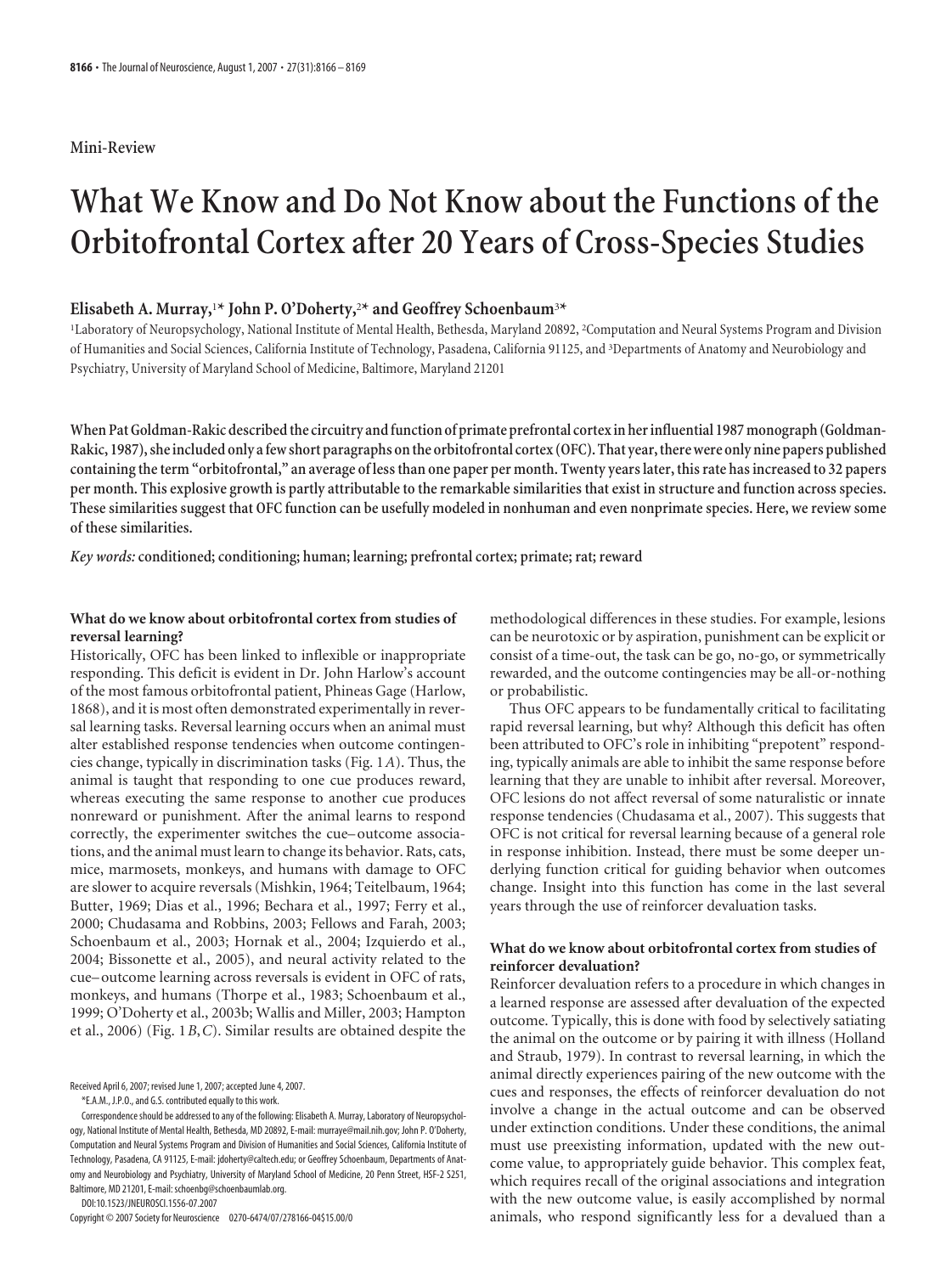

nondevalued outcome. In contrast, rats and monkeys with OFC lesions fail to alter learned responding after devaluation (Gallagher et al., 1999; Izquierdo et al., 2004). This is true even when OFC lesions are made after acquisition of the stimulus– outcome associations or even after outcome devaluation (Pickens et al., 2003, 2005), suggesting that OFC plays a critical role in evoking the original learning and integrating it with the new value of the outcome to guide responding. Consistent with this proposal, neurons in OFC modify their responses to food items and to predictive cues to reflect changes in their current incentive value (Critchley and Rolls, 1996; Tremblay and Schultz, 1999; Hikosaka and Watanabe, 2000; Gottfried et al., 2003; Scott et al., 2005). Thus, OFC is critical for signaling the current value of the expected outcome.

#### **Questions for the next 20 years**

Although the last 20 years have brought remarkable progress, this work has also uncovered interesting questions; here we highlight several.

## *How (When?) does OFC facilitate flexible behavior?*

OFC is important for outcome-guided behavior (devaluation) and also for facilitating changes in that behavior in the face of unexpected outcomes (reversal). Are these functions dissociable, or do they derive from a common "precursor" function? The involvement of OFC in reversal learning may reflect its critical role in signaling expected outcomes, which may contribute to teaching signals early in reversal (Stalnaker et al., 2007). Alternatively, reversal learning may rely on rules regarding the occurrence rather than the value of reward per se (Murray and Izquierdo, 2007), suggesting different underlying mechanisms underlying OFC's role in the two tasks. Consistent with this idea, neurons in OFC clearly encode abstract rules that predict the occurrence of reward (Ramus and Eichenbaum, 2000; Wallis et al., 2001), and preliminary data suggest a possible dissociation of devaluation and reversal abilities within subregions of OFC (Ka-

**Figure 1.** Neural responses in both rat and human OFC during reversal learning signal expectations of a subsequent reward outcome. *A*, Illustration of generic discrimination reversal task in which the subject is presented with two stimuli and on each trial gets to choose one. One of the stimuli, if chosen, yields a reward (illustrated here as the cherries), whereas the other stimulus yields either an aversive outcome or simply the absence of reward (no cherries). During the acquisition phase, the subject learns to discriminate between the two stimuli, choosing the stimulus associated with reward and avoiding the nonrewarding stimulus. After subjects have reached a criterion (typically after choosing the rewarded stimulus on a number of consecutive trials), a reversal phase ensues, during which the previously rewarded stimulus now yields nonreward, and the previously unrewarded stimulus now yields a reward outcome. Reversals can occur multiple times during task performance. *B*, Plot of spiking activity recorded extracellularly from a neuron in rat OFC during learning and reversal of an odor discrimination problem. One odor predicted availability of sucrose at a nearby well, whereas a second odor predicted quinine. Data are shown during and after learning (precriterion vs postcriterion) and after reversal. Each raster display shows neural activity time locked to odor onset. Gray shading shows odor sampling, and green or red shading indicates response to the fluid well, which was followed by delivery of sucrose or quinine at the end of the shaded region. Average activity is summarized in the perievent time histogram below each raster. This neuron exhibits elevated activity to sucrose and also during the delay in anticipation of sucrose during learning. After learning, the neuron also becomes active during sampling of odor 1, the sucrose-predicting odor cue. After reversal, the activity of the neuron tracks the sucrose outcome, rapidly changing to fire in anticipation of sucrose on odor 2 trials and slightly later during becoming active during actual sampling of odor 2. Data are from Stalnaker et al. (2007). *C*, Statistical map of BOLD responses from a functional magnetic resonance imaging study of reversal learning in humans (left), depicting activity in medial orbitofrontal cortex (circled). This image is from an analysis to detect areas correlating with expected reward in the interval between cue

 $\leftarrow$ 

presentation and outcome delivery. Activity in medial OFC and adjacent medial prefrontal cortex is approximately linear with respect to the expected value of the outcome, as indicated by the plot of activity in this region against expected value derived from a computational model. Other areas showing significant effects inthis analysis includethe amygdala and anterior hippocampus bilaterally. Color bars depict *t*-statistic level. Errors bar depict SEM. Data are from Hampton et al. (2006).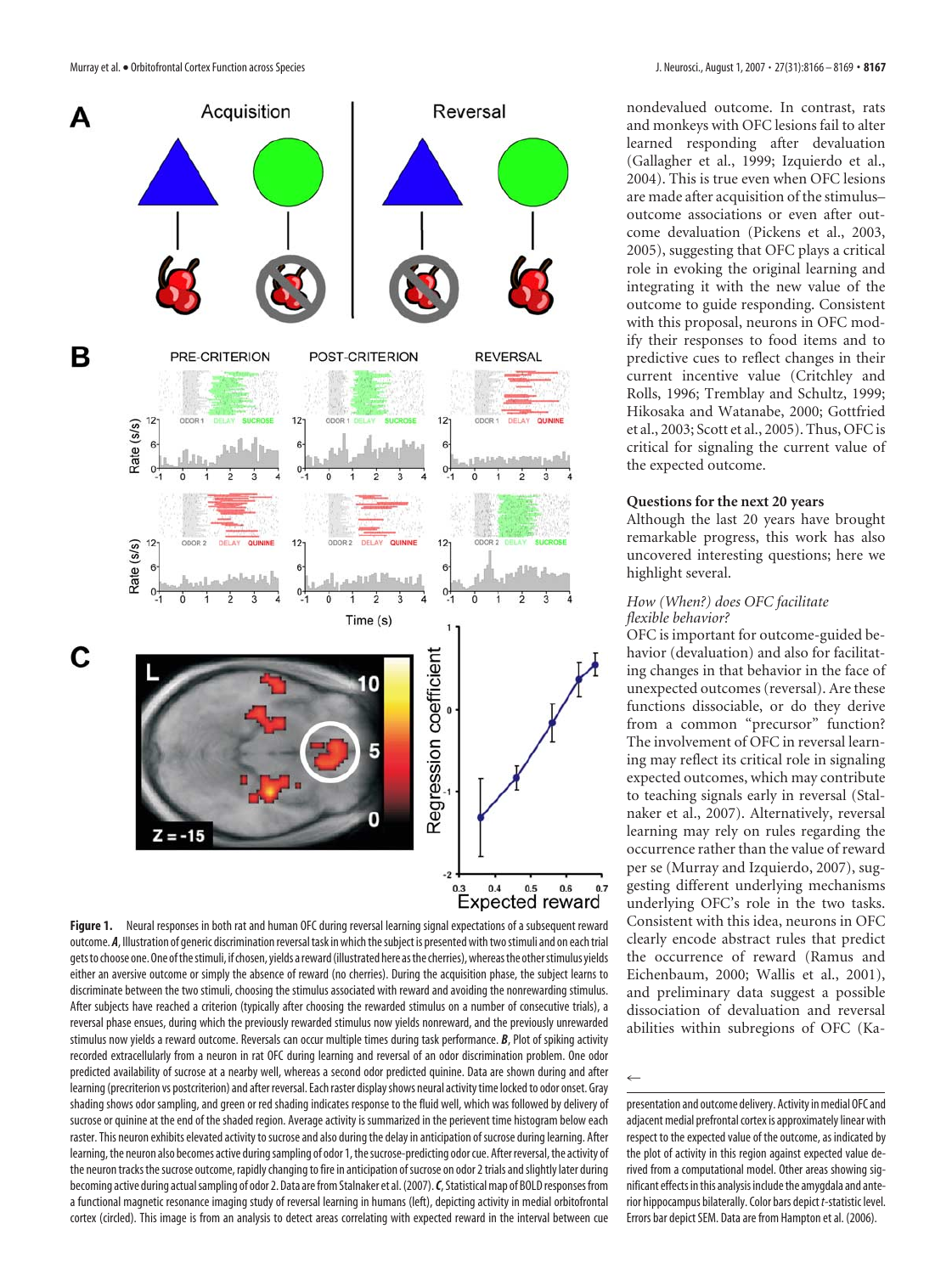zama and Bachevalier, 2006). However, value signals in human orbital and medial prefrontal cortex are modulated by the rules or structure of reversal tasks (Hampton et al., 2006). Disentangling these functions may prove difficult.

*How does OFC represent apples versus oranges . . . and footshock?* Research on OFC function is converging with the rapidly developing field of neuroeconomics. A central tenet of neuroeconomics is that the brain has a common currency in which to represent the value of goods, so that decisions between dissimilar items, like apples and oranges, can be made efficiently. This role has been assigned to OFC (Montague and Berns, 2002); OFC neurons are activated by rewards and cues that predict rewards in a way that reflects their incentive value, typically independent of the predictive cue or associated response (Tremblay and Schultz, 1999; Arana et al., 2003; O'Doherty et al., 2003b; Wallis and Miller, 2003; Roesch and Olson, 2005). Consistent with this proposal, OFC neurons in monkeys that are trained to perform a complex decision-making task for differently valued rewards seem to provide a pure, linear representation of the juices' value (Padoa-Schioppa and Assad, 2006). These data show that OFC can signal apparent economic value. However, a number of issues remain to be addressed. For example, how specific is this result to OFC and to this particular setting? Is a similar signal observed in other brain areas or when decisions must be made spontaneously, in a novel context or between novel goods? Or is such pure value encoding only observed in OFC in expert decision makers? Data from rats learning to make decisions suggest that economically relevant variables, in this case response direction as well as time to and size of reward, are represented independently within OFC (Roesch et al., 2006). Although this may be a species difference, it may also be that circumstance and familiarity are critical in determining how tightly encoding in OFC integrates disparate information bearing on value. It will also be critical to know how aversive outcomes are integrated into this common currency. OFC represents bad outcomes as well as good ones (O'Doherty et al., 2001; Gottfried et al., 2002; O'Doherty et al., 2003a; Morrison and Salzman, 2006).

#### *Does OFC discriminate between pavlovian (stimulus-outcome) and instrumental (response-outcome) associations?*

A role for OFC in signaling expected outcomes has been demonstrated thus far only in pavlovian settings. This includes the explicit pavlovian reinforcer devaluation task described above (Gallagher et al., 1999) as well as operant tasks built on object discrimination learning (Izquierdo et al., 2004), in which devaluation likely operates on pavlovian associations between the cues and the differently preferred food rewards. Whether OFC also plays a role in response-outcome or "goal-directed" instrumental learning is less clear. Recently, one of us has shown that blood oxygenation level-dependent (BOLD) activity in human OFC during the selection of actions leading to different outcomes is modulated as a result of reinforcer devaluation (Valentin et al., 2007). Similarly, two different laboratories have shown that neurons in rat OFC fire differentially for left and right responses, even when they lead to the same reward (Feierstein et al., 2006; Roesch et al., 2006). However, large lesions of rat OFC fail to disrupt changes in instrumental responding after reinforcer devaluation (Ostlund and Balleine, 2007). Several accounts may reconcile these findings. First, although information linking responses and outcomes may be present in OFC, it may not be essential for behavior in instrumental settings. Apparent response– outcome correlates may also reflect sensory attributes of different responses (e.g., space). Alternatively, portions of rat and primate

"medial" OFC may be more closely related to medial prefrontal areas already implicated in guiding behavior based on action– outcome associations (Rushworth et al., 2007). Additional study will be needed to evaluate these proposals.

#### *What is OFC anyway?*

A common theme in many of the questions discussed above is how to define OFC: what are the critical anatomical features that describe an area as orbitofrontal, both within and across species, and are there specialized areas within OFC that mediate particular functions? It will be increasingly critical in future studies to be precise in defining subregions within OFC. For example, future work will likely uncover differences in OFC function that reflect evolutionary specializations between species. One region of particular interest in this regard may be the rostral portion of OFC in primates, which is characterized by a granular cell layer that is not evident in rats (Preuss, 1995). Another open question is the nature of the functional relationship between rostral parts of OFC and adjacent regions of frontopolar cortex implicated in exploratory decision making (Daw et al., 2006). In addition, future studies should address the way in which autonomic signals affect processing within OFC (Roberts, 2006). Determining how regions within OFC promote flexibility, represent potential positive and negative consequences of choices, and guide selection of the most advantageous choices will be a highlight of the coming 20 years. This work will help elucidate the neural underpinnings of adaptive behavior and may also shed light on unique features of the human character.

#### **References**

- Arana FS, Parkinson JA, Hinton E, Holland AJ, Owen AM, Roberts AC (2003) Dissociable contributions of the human amygdala and orbitofrontal cortex to incentive motivation and goal selection. J Neurosci 23:9632–9638.
- Bechara A, Damasio H, Tranel D, Damasio AR (1997) Deciding advantageously before knowing the advantageous strategy. Science 275:1293–1294.
- Bissonette GB, Martins G, Lande MD, Schoenbaum G, Powell EM (2005) Assessing prefrontal cortical function in mice. Soc Neurosci Abstr 31:66.19.
- Butter CM (1969) Perseveration and extinction in discrimination reversal tasks following selective frontal ablations in *Macaca mulatta*. Physiol Behav 4:163–171.
- Chudasama Y, Robbins TW (2003) Dissociable contributions of the orbitofrontal and infralimbic cortex to pavlovian autoshaping and discrimination reversal learning: further evidence for the functional heterogeneity of the rodent frontal cortex. J Neurosci 23:8771–8780.
- Chudasama Y, Kralik JD, Murray EA (2007) Rhesus monkeys with orbital prefrontal cortex lesions can learn to inhibit prepotent responses in the reversed reward contingency task. Cereb Cortex 17:1154 –1159.
- Critchley HD, Rolls ET (1996) Hunger and satiety modify the responses of olfactory and visual neurons in the primate orbitofrontal cortex. J Neurophysiol 75:1673–1686.
- Daw ND, O'Doherty JP, Dayan P, Seymour B, Dolan RJ (2006) Cortical substrates for exploratory decisions in humans. Nature 441:876 –879.
- Dias R, Robbins TW, Roberts AC (1996) Dissociation in prefrontal cortex of affective and attentional shifts. Nature 380:69 –72.
- Feierstein CE, Quirk MC, Uchida N, Sosulski DL, Mainen ZF (2006) Representation of spatial goals in rat orbitofrontal cortex. Neuron 51:495–507.
- Fellows LK, Farah MJ (2003) Ventromedial frontal cortex mediates affective shifting in humans: evidence from a reversal learning paradigm. Brain 126:1830 –1837.
- Ferry AT, Lu XC, Price JL (2000) Effects of excitotoxic lesions in the ventral striatopallidal–thalamocortical pathway on odor reversal learning: inability to extinguish an incorrect response. Exp Brain Res 131:320 –335.
- Gallagher M, McMahan RW, Schoenbaum G (1999) Orbitofrontal cortex and representation of incentive value in associative learning. J Neurosci 19:6610 –6614.